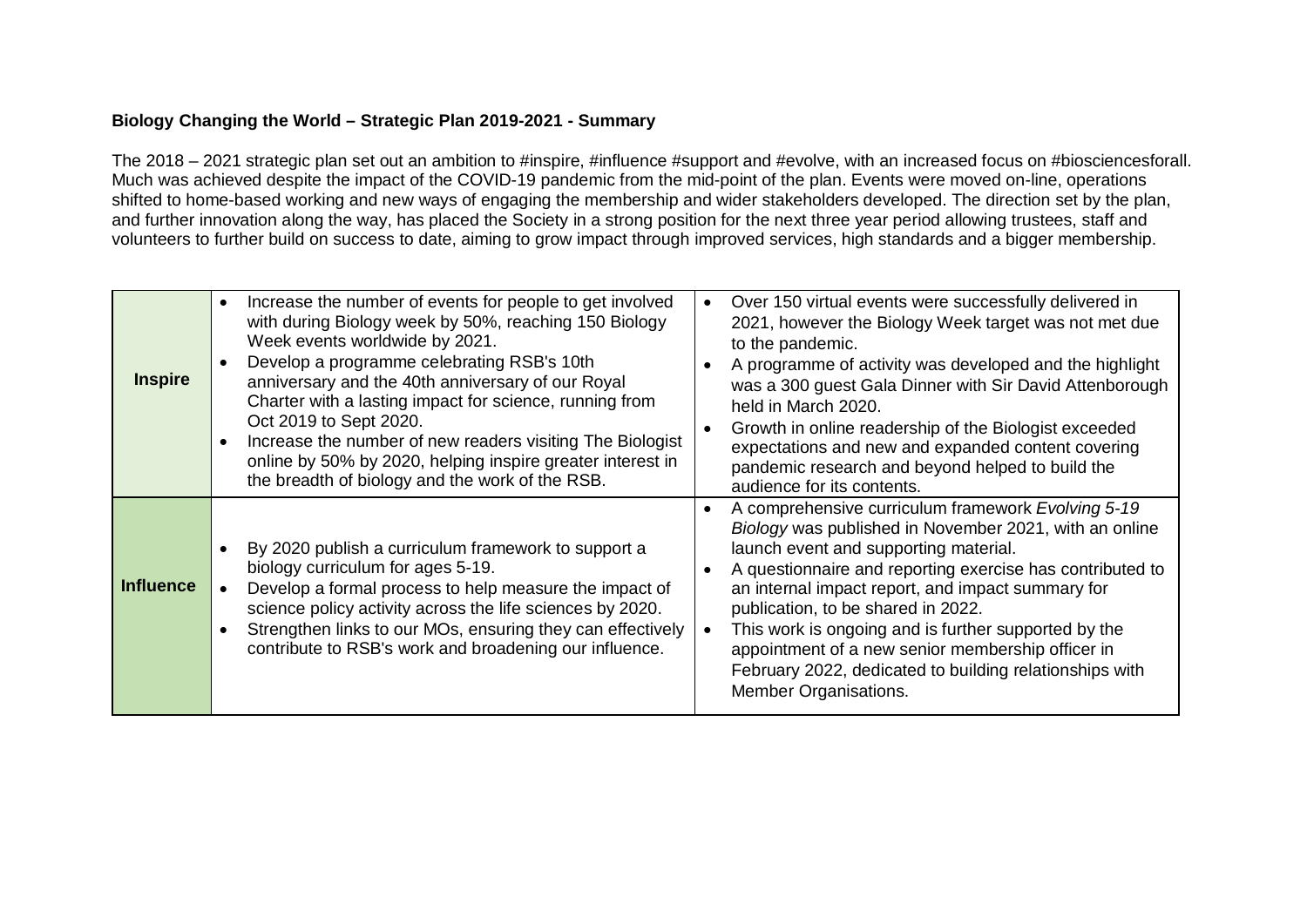| <b>Support</b> | Create a new package of support for early career<br>$\bullet$<br>biologists by 2020, to help support our members'<br>progression throughout each career stage.<br>Support the delivery of quality higher education in the UK<br>by ensuring 75% of UK institutions achieve accreditation<br>for bioscience based degree programmes by 2021.<br>Support life science students through an extensive series<br>of bioscience 'primer' textbooks with at least five titles in<br>2019 and a further ten by late 2020.<br>Develop ten new online courses by 2021, helping to<br>$\bullet$<br>ensure better access to training for bioscientists who<br>cannot easily attend courses where they are physically<br>delivered. | Following delivery of a new membership strategy in 2021,<br>this will be further explored with colleagues in other<br>teams.<br>Despite delays caused by COVID-19, assessment to<br>support the accreditation programme continued online. At<br>the end of the strategy period 62% of institutions offering<br>bioscience based degree programmes had received<br>some form of accreditation.<br>The Oxford Biology Primers series published by OUP has<br>expanded steadily with fifteen titles available by the end<br>of 2021 and many more in development.<br>Following a review of our training portfolio a number of<br>generic training programmes have been withdrawn,<br>leaving 7 online programmes.                                                                                      |
|----------------|------------------------------------------------------------------------------------------------------------------------------------------------------------------------------------------------------------------------------------------------------------------------------------------------------------------------------------------------------------------------------------------------------------------------------------------------------------------------------------------------------------------------------------------------------------------------------------------------------------------------------------------------------------------------------------------------------------------------|-----------------------------------------------------------------------------------------------------------------------------------------------------------------------------------------------------------------------------------------------------------------------------------------------------------------------------------------------------------------------------------------------------------------------------------------------------------------------------------------------------------------------------------------------------------------------------------------------------------------------------------------------------------------------------------------------------------------------------------------------------------------------------------------------------|
| <b>Evolve</b>  | Grow as a community of biologists by achieving a total<br>$\bullet$<br>membership of at least 21,000 and ensuring retention<br>rates of 90% or above across all professional<br>membership grades by 2021.<br>Increase visibility and access to our services by<br>developing a new website by the end of 2020.<br>Sign up 100 RSB ambassadors by 2020, strengthening<br>$\bullet$<br>our connection to industrial and academic organisations<br>across the UK.<br>Recruit new MOs to ensure established and emerging<br>$\bullet$<br>specialisms are all represented.                                                                                                                                                 | Retention levels for FRSB and MRSB members is well<br>above 90% - however AMRSB retention is well below,<br>due in part to a significant proportion of free memberships<br>given to accreditation students. Retention is now on the<br>rise with increased engagement and follow-up, although<br>uncertainty due to the pandemic has hampered new<br>member recruitment.<br>A new website is in late-stage development.<br>Due to pandemic impact and the increased prevalence of<br>home working in universities and industry progress on<br>this has been slower than anticipated. A review of the<br>scheme is a priority for 2022.<br>Following delays due to the pandemic, the newly<br>appointed senior membership officer for Member<br>Organisations will prioritise this area of activity. |